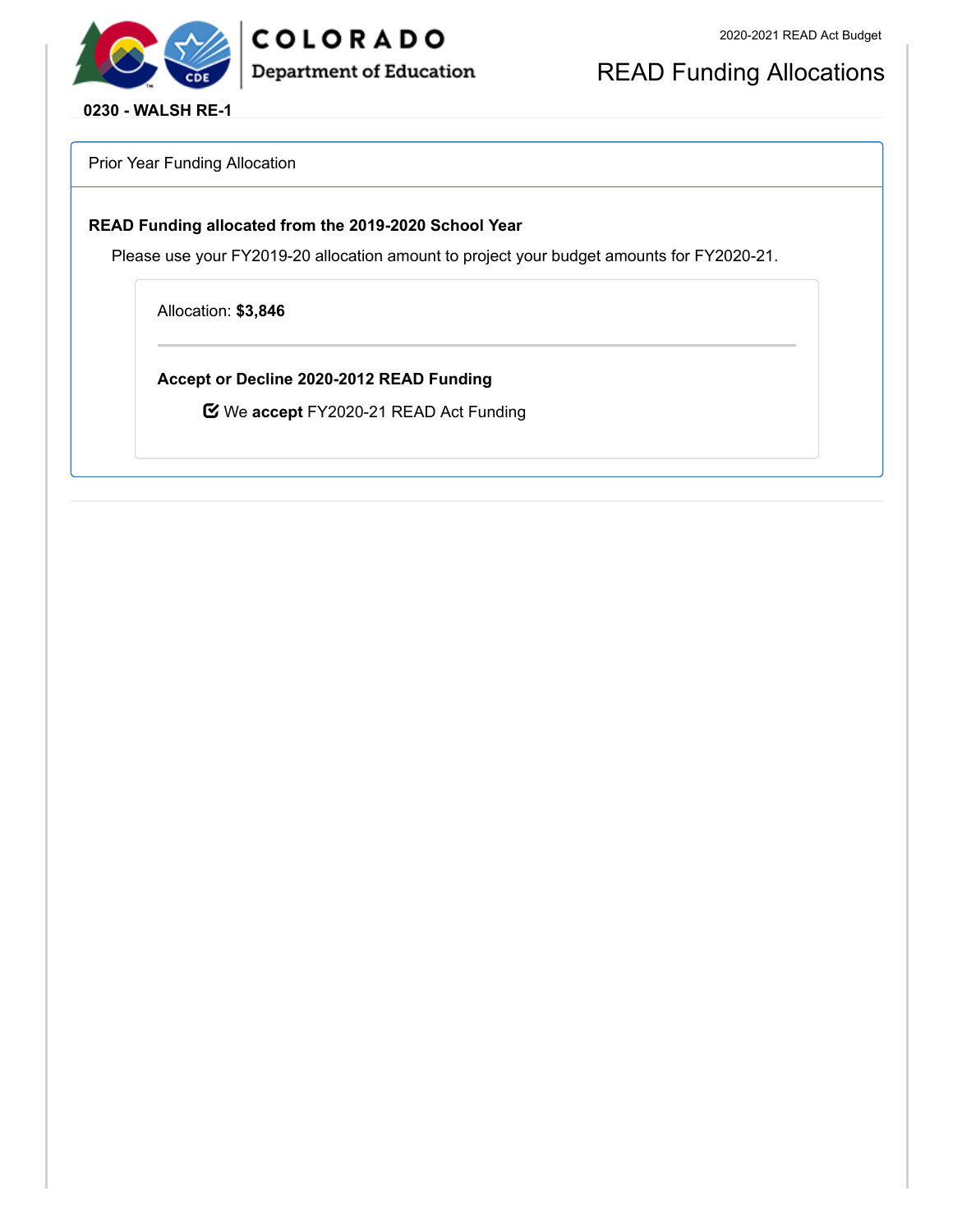## LEP Budget Explanation

**Instructions:** Select the ways in which you plan to use READ Act funds in the upcoming budget year. In order to submit your budget, all assurances must be reviewed and agreed upon, and all boxes must be checked.

In using the per-pupil intervention money distributed pursuant to the READ Act, each LEP shall ensure that some type of intervention, as described in the allowable activities below, is available to each student who is identified as having a significant reading deficiency (SRD) and who is enrolled in kindergarten through third grade in a school operated by the LEP.

Questions and Assurances

### **READ Act funds will be used to operate a Summer School Literacy Program**

 $\boldsymbol{\heartsuit}$  The summer school literacy program services only students enrolled in K-3 who have an SRD or students below grade level if space is available

 $\boldsymbol{\Xi}$  The summer school literacy program will use scientifically based or evidence based instructional programming in reading that:

- Has been proven to accelerate student reading progress and;
- Provides explicit and systematic skill development in phonemic awareness, phonics, vocabulary development, reading fluency including oral skills, and reading comprehension and;
- Includes scientifically based and reliable assessments and;
- Provides initial and ongoing analysis of student progress in attaining reading competency

### **READ Act funds will be used to purchase a core reading instructional program that is included on the Advisory List of instructional programming in reading**

 $\Box$  READ Act funds will be used to purchase a supplemental instructional program that is included on the Advisory List of instructional programming in reading

### **READ Act funds will be used to purchase tutoring services focused on increasing students' foundational reading skills**

 $\boldsymbol{\heartsuit}$  The tutoring service is focused on increasing students' foundational reading skills of phonemic awareness, phonics, vocabulary development, reading fluency including oral skills, and reading comprehension for students who receive instructional services pursuant to READ plans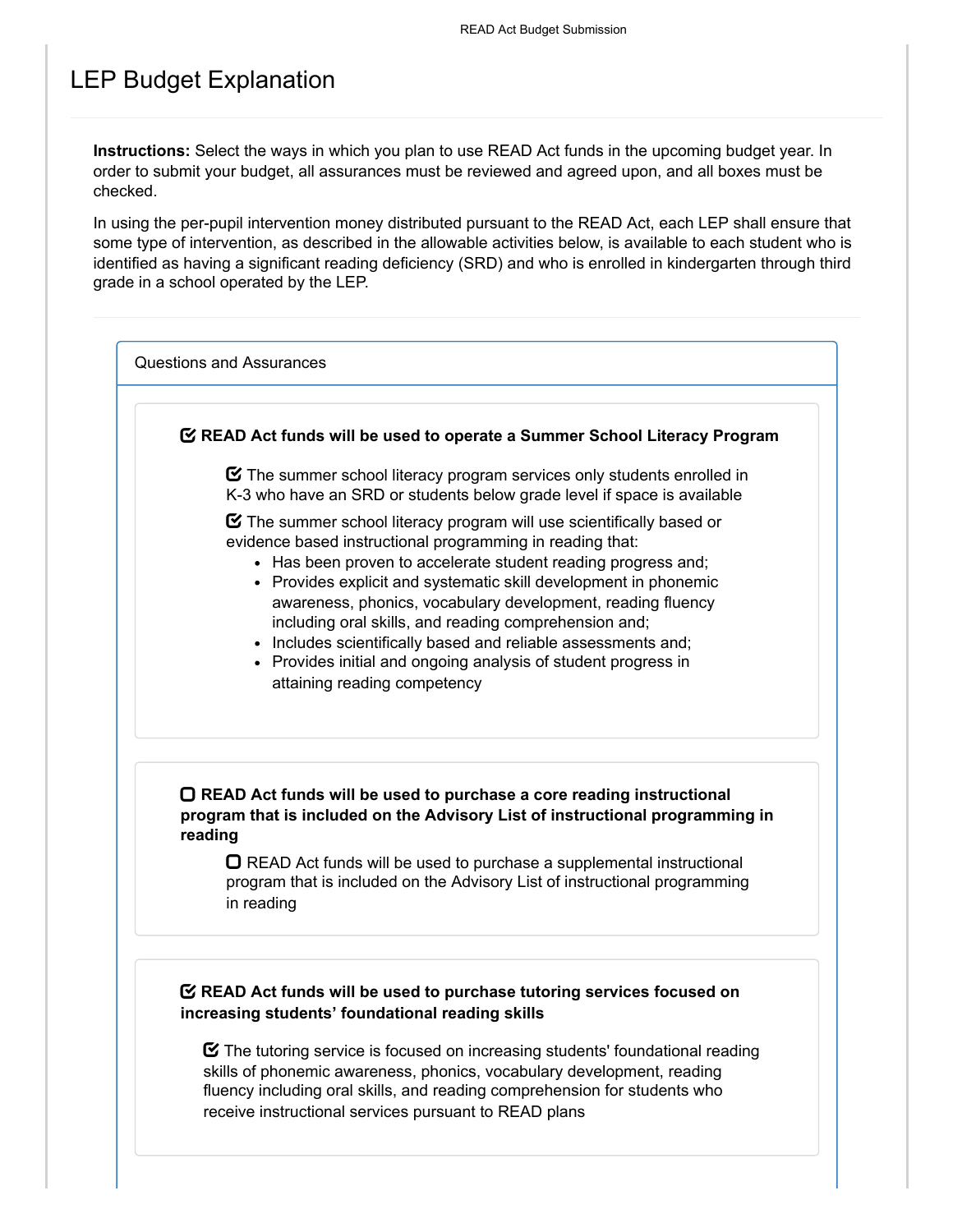**READ Act funds will be used to purchase from a BOCES the services of a reading specialist or reading interventionist who is trained in the science of reading and in teaching the foundational reading skills**

**READ Act funds will be used to provide other targeted, evidence-based or scientifically based intervention services to students who are receiving instructional services, which services are approved by the department**

 $\mathbf C$  READ funds will be used to hire a reading interventionist to provide services which are approved by the department

**READ Act funds will be used to provide technology, including software, which is included on the Advisory List of instructional programming in reading and supporting technologies which may include providing professional development in the effective use of the technology or software**

**READ Act funds will be used to provide professional development programming to support educators in teaching reading. Professional development programming may include hiring a reading coach who is trained in teaching the foundational reading skills to provide job-embedded, ongoing professional development**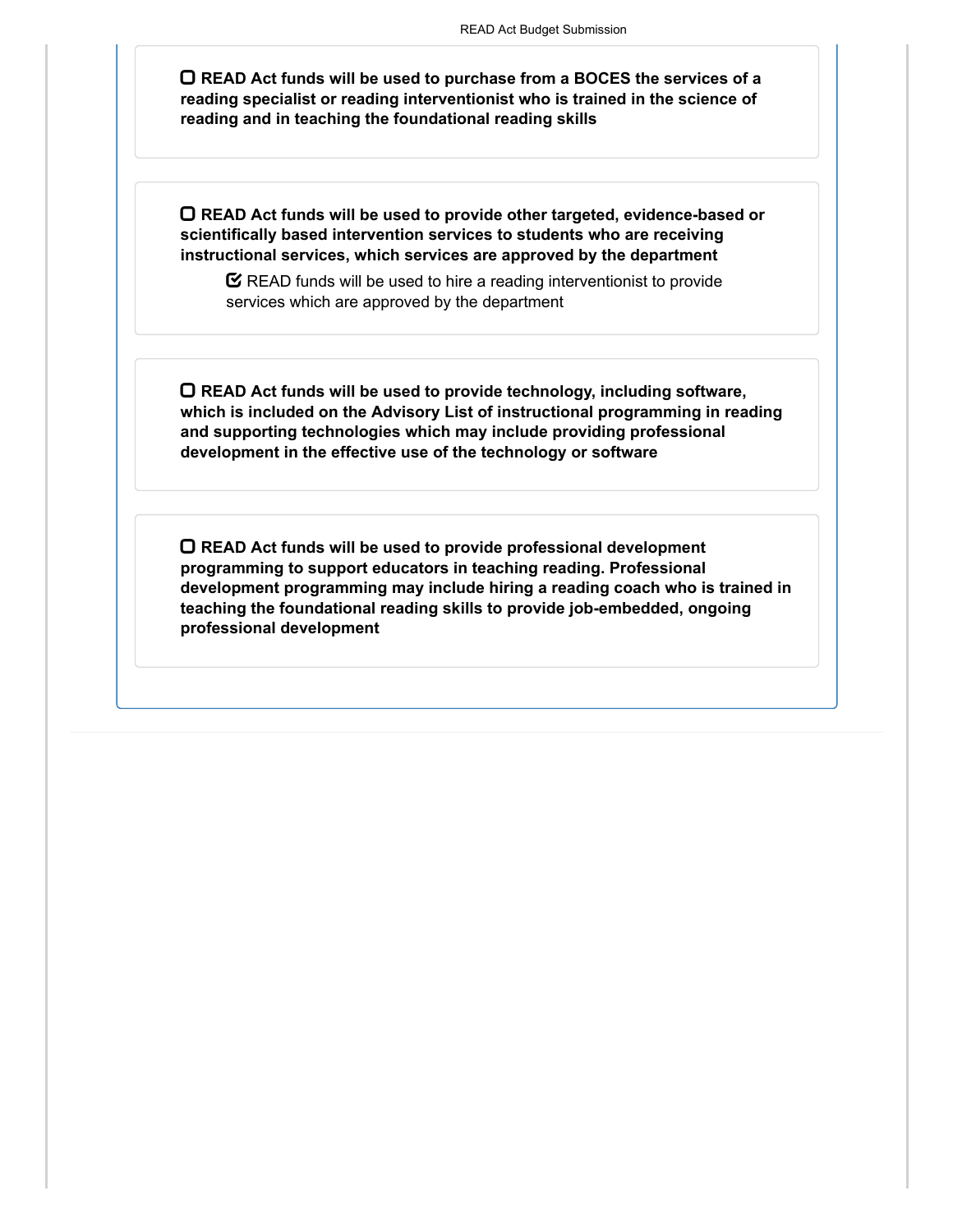### LEP Budget Narrative

**Instructions**: Provide a brief description (no more than 700 words) that addresses each of the questions below. These questions must be completed for any LEP receiving READ Act funds before funds are released.

Implementing Allowable Activities

**Explain how your LEP plans to implement each selected allowable activity. Please ensure that each allowable activity listed aligns with the allowable use(s) of funds as required by statute and matches the allowable use(s) listed in your LEP budget explanation.**

We will use our READ Act funds to pay for literacy interventionist to provide multisensory reading intervention to students in grades K-3 who are reading below grade level during summer school.

Outcomes and Goals

### **What are your LEP's expected outcomes and goals in the upcoming budget year from implementing your selected allowable activity(ies)?**

We expect to close the achievement gap for students in grades K-3 over the course of the school year and summer school. The goal is for each student to make 1.5 - 2.0 years of growth by the end of summer school.

Potential Barriers

**What are potential barriers in reaching your expected outcomes and goals? How do you plan to address and/or overcome these barriers?**

The largest barrier to reaching our goals is student participation in summer school. We will reach out to parents by phone and mail to discuss the importance of summer school in providing literacy intervention, as well as providing a transportation option for SRD students.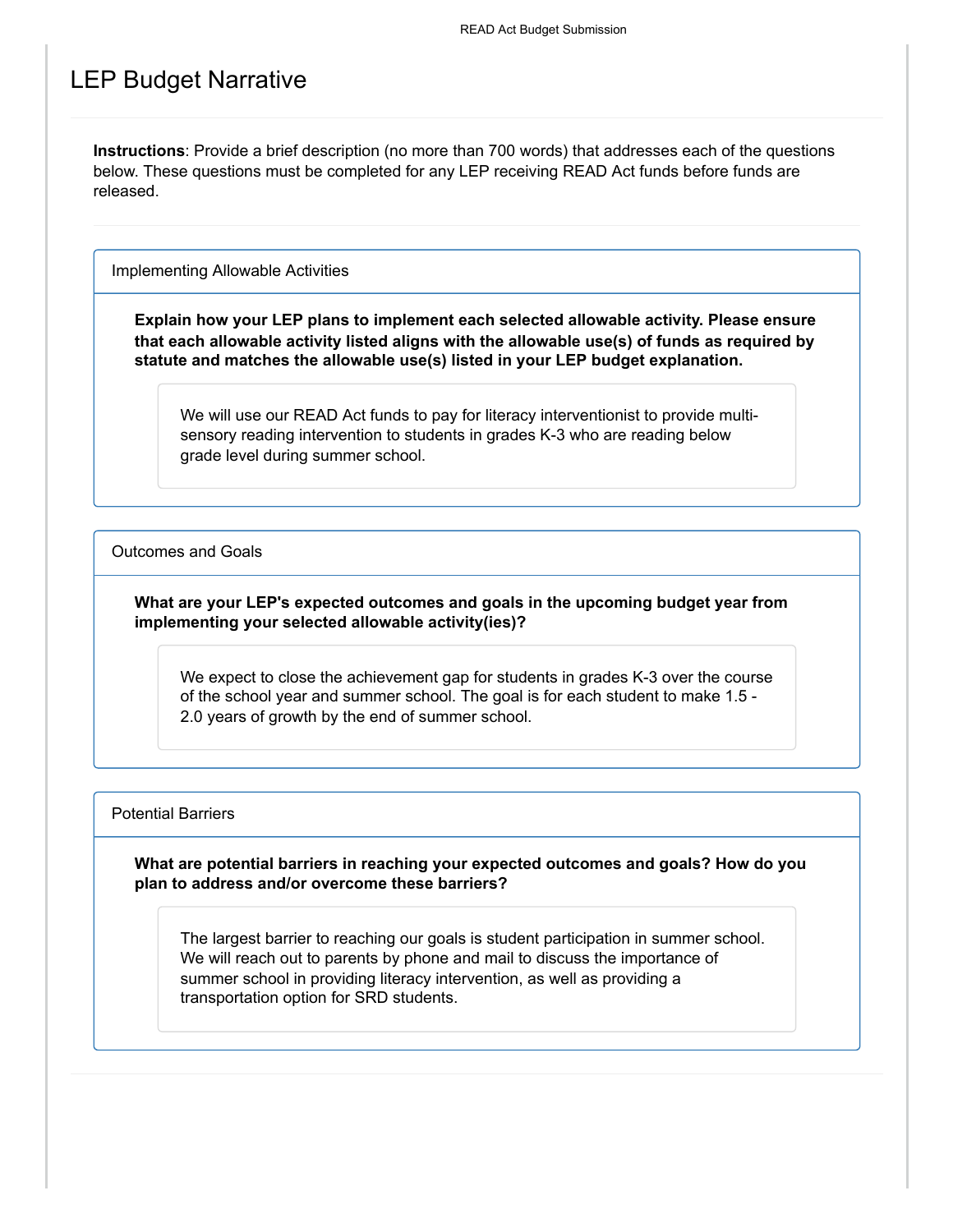## Budget Details

#### Budget Request

For each allowable activity in the budget:

- Select each allowable activity your LEP plans to use READ Act funds for in the upcoming budget year. Ensure that each allowable activity is aligned with the allowable uses of READ funds as required in statute.
- Select each of the instructional program(s) from the drop down list provided that your LEP plans to use in the upcoming budget year. If an instructional program is not listed, please provide the name of the instructional program(s) in the "other" box
- Input the amount requested, the associated program and object codes, and fiscal year. Input the salary position and FTE amount, if applicable.
- Ensure that budgeted costs are clearly tied to the allowable activity and are calculated with detail in the "description of activity" field.

| ID<br><b>Ref</b> | Allowable<br><b>Activity</b> | <b>Instructional</b><br>Program | <b>Program Code</b>                                                     | Object<br>Code          | Salary<br><b>Position</b>      | FTE. | Description of<br><b>Activity</b>                                                                          | <b>Requested</b><br>Amount |
|------------------|------------------------------|---------------------------------|-------------------------------------------------------------------------|-------------------------|--------------------------------|------|------------------------------------------------------------------------------------------------------------|----------------------------|
| 3533             | Summer<br>School             |                                 | Support Program<br>(2100, 2200, 2600,<br>2700, 2800, 2900,<br>and 3300) | 0100<br><b>Salaries</b> | 222 Reading<br>Interventionist | 1.50 | Pay summer school<br>salary for 1.5 reading<br>interventionists to<br>work with students in<br>grades K-3. | \$3,845.69                 |
| Allocation:      |                              |                                 |                                                                         |                         |                                |      |                                                                                                            | \$3,845.69                 |
|                  |                              |                                 |                                                                         |                         |                                |      | <b>Budgeted Amount:</b>                                                                                    | \$3,845.69                 |
|                  | Funds Remaining:             |                                 |                                                                         |                         |                                |      |                                                                                                            | \$0.00                     |